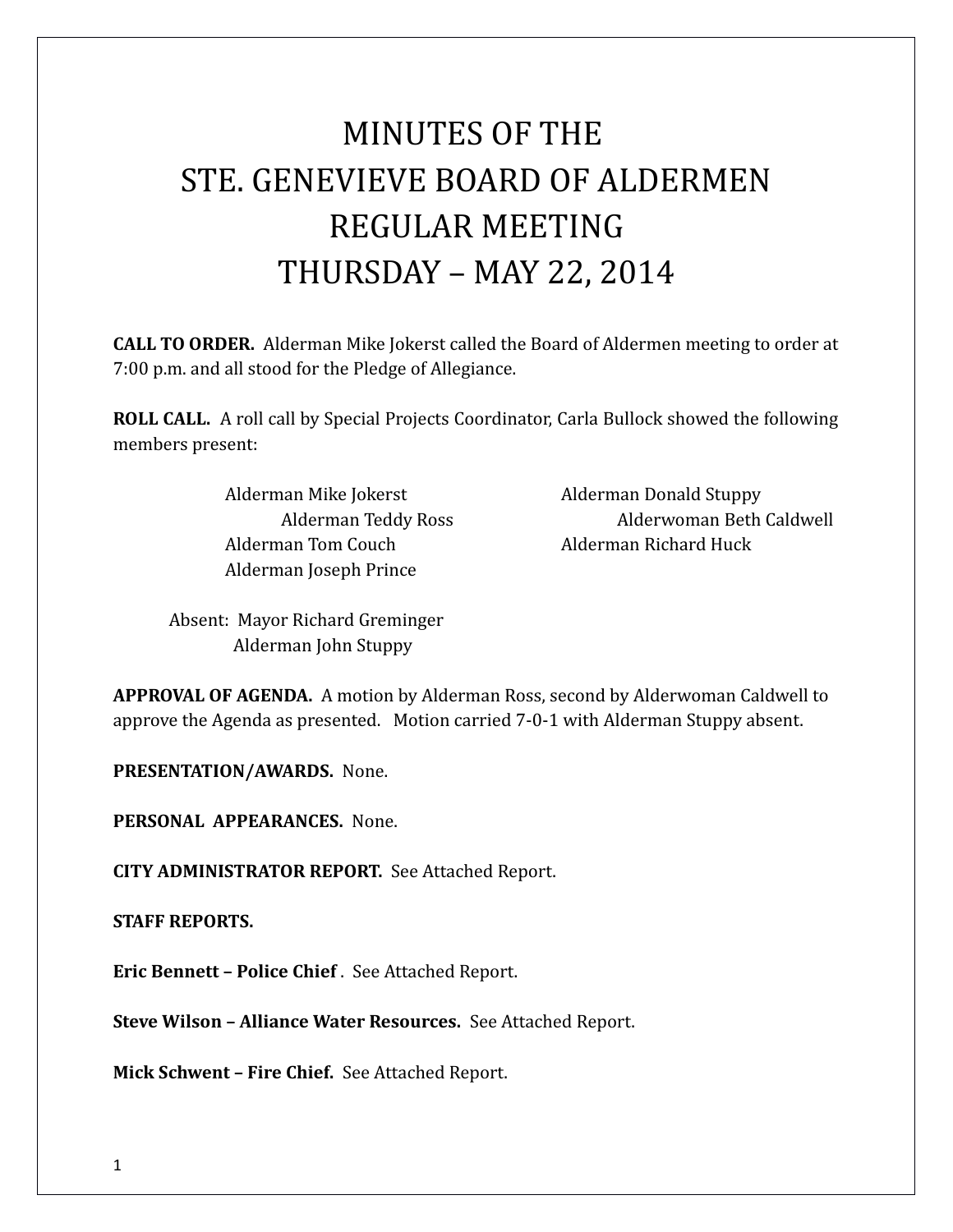**Sandra Cabot – Tourism Director.** See Attached Report.

**Dave Pinkley – Field Operations Supervisor.** See Attached Report.

**COMMITTEE REPORTS.** None

**CONSENT AGENDA.** 

**Minutes – Board of Aldermen – Regular Meeting – May 8, 2014.** A motion by Alderman Donald Stuppy, second by Alderman Ross to approve the minutes of the May 8, 2014 Regular Meeting of the Board of Alderman. Motion carried 7-0-1 with Alderman John Stuppy absent.

**Minutes - Board of Aldermen – Closed Session – May 8, 2014.** A motion by Alderwoman Caldwell, second by Alderman Donald Stuppy to approve the minutes of the May 8, 2014 Closed Session of the Board of Alderman. Motion carried 7-0-1 with Alderman John Stuppy absent.

**Treasurer's Report – April 2014.** A motion by Alderman Joseph Prince, second by Alderman Teddy Ross to approve the Treasurer's Report. Motion carried 7-0-1 with Alderman John Stuppy absent.

**NOTICE OF PUBLIC HEARING.** The Mayor and Board of Aldermen of the City of Ste. Genevieve, Missouri will hold a public hearing to consider a request from Lawrence & Donna Marler for a special use permit that will allow a Mixed Use (Brewery/tasting room, single family residential and office) at 555 N. Third Street, located in a C-4 Neighborhood Commercial Zone District. Alderman Jokerst opened the public hearing at 7:29 p.m. Micah & Julie Rousey addressed the Board and told them that they hope to have this special use permit approved so they can proceed with their plans to open a brewery/tasting room, while also maintaining a residence and office. Alderman Ross asked about adequate offstreet parking. Alderman Couch asked who was applying for the special use permit. Alderwoman Caldwell asked if the special use permit will be for a set time frame. Citizen Joyce Beckerman at 501 N. Third Street came to get more information on the matter. Kristen Chibbity at 350 Roberts Street expressed 2 fears with the possible opening of a brewery: 1. She doesn't want to live next door to a bar; and 2. She is concerned about the smell put off by the process of making beer. Micah Rousey expressed that he himself would not want to live next door to a bar, and that is why they are not opening a bar, but a small tasting room only, which would close by 6pm. As far as the spent grain, their intentions are to ship it out right away to farmers for use as animal feed. With no further questions Alderman Jokerst closed the public hearing at 7:48 p.m.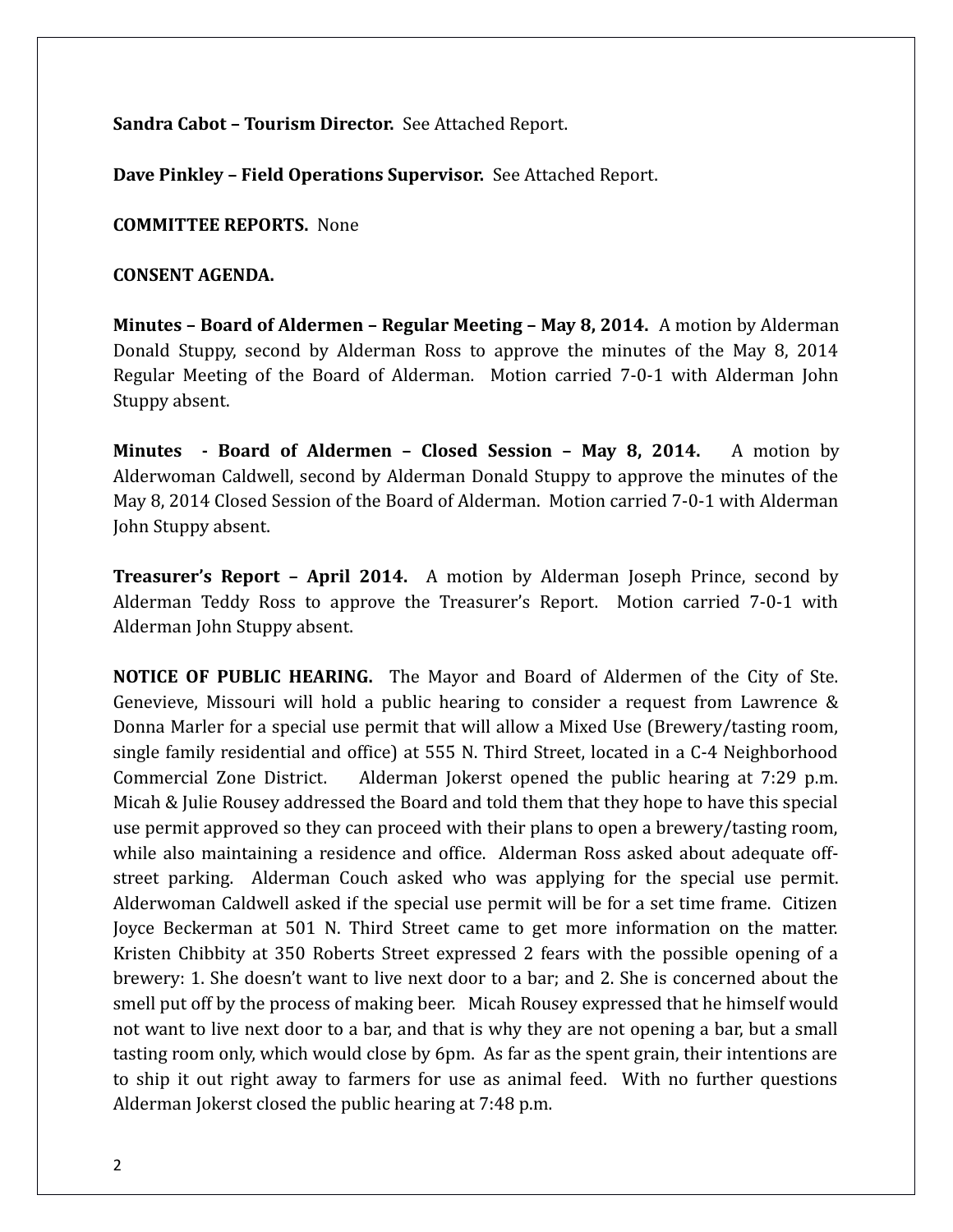A motion by Alderman Rick Huck, second by Alderman Joseph Prince to approve the Special Use Permit that will allow a Mixed Use (Brewery/tasting room, single family residential and office) to operate at 555 N. Third Street with the understanding that all deliveries and the use of large trucks to the premises must be limited to the hours of 8 a.m. to 8 p.m. Monday through Saturday. No outside events will be held. No internally illuminate signage will be used on the outside of the building and the brewery/tasting room will not be used as an assembly hall for special events such as weddings, receptions, group meetings, etc. Motion carried 7-0-1 with Alderman John Stuppy absent.

#### **OLD BUSINESS.** None.

### **NEW BUSINESS.**

**BILL NO. 3977. AN ORDINANCE AUTHORIZING THE MAYOR TO ENTER INTO A CONTRACT WITH BT ELECTRIC, FROM BLOOMSDALE, MISSOURI FOR THE INSTALLATION OF AN EMERGENCY GENERATOR AT CITY HALL IN AN AMOUNT NOT TO EXCEED NINE THOUSAND TWO HUNDRED FIFTY DOLLARS (\$9,250). 1st READING.** A motion by Alderman Couch, second by Alderman Prince, Bill No. 3977 was placed on its first reading, read by title only and passed with a 7-0-1 vote of the Board of Aldermen with Alderman John Stuppy absent.

**PUBLIC COMMENTS.** Mr. Bob Browne at 498 Merchant Street addressed the Board concerning some issues of neighborhood kids breaking into homes and cars on Fifth Street and Merchant Street. Additionally, he asked what was being done about the burnt house @ 472 Merchant Street, because the new owners are removing copper and scrap from the property. Finally, he stated that Fourth Street needs patch work.

Ms. Barb Basler at 50 N. Fifth Street asked why no one has been arrested for burning the house at 472 Merchant Street and why can't the City make the owners tear the house down.

Wayne Vogt at 486 Merchant Street asked if the City is doing the due process on the property located at 472 Merchant Street, and if so, how long does it take?

Ms. Nettie Miller at 450 Merchant Street stated that her spare key was stolen and she is scared about the problems that have been going on in the neighborhood.

## **OTHER BUSINESS.**

**Approval of a street closure request for French Festival June 14, 2014 from the Ste. Genevieve Downtown Renewal Project.** A motion by Alderman Huck, second by